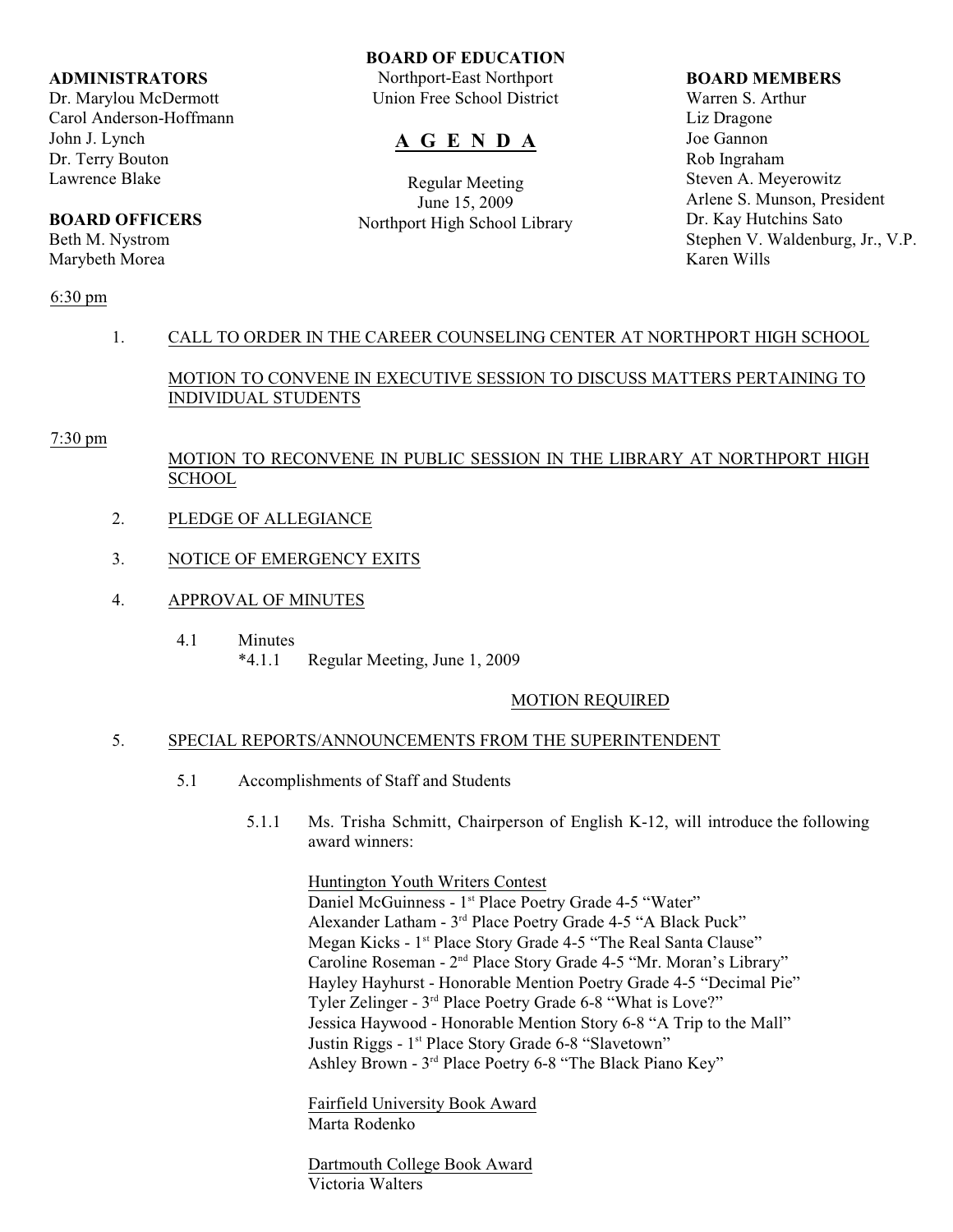5.1.2 Mr. Andrew Manzo, Chairperson of Social Studies K-12, will introduce the following 2009 Johns Hopkins State and Distinguished Winners:

High Honors Verbal and Distinction Math Schuyler Melore

High Honors Math and Distinction Reading Brian Liu

High Honors Verbal Michael Barry

High Honors Math Kyle Farabaugh

Distinction Verbal and Distinction Math Erin Jenson

Distinction Verbal Isabel Staccuneddu

Distinction Math Julia Lennon, Benjamin Maritato

5.1.3 Mr. Peter Falotico, Director of Art, Media, Computer and Technology, will introduce the following award winners:

Huntington Camera Club High School Photography Competition Nicolas Bruno - Best in Show

*Hobbies Category:* Nicolas Bruno - 1st Place Alexa Pichichero - 2<sup>nd</sup> Place Syed Ali - 3<sup>rd</sup> Place

*Old and New Category:* Patrick Shelton - 1<sup>st</sup> Place Genevieve Murphy - 3<sup>rd</sup> Place

*Open Category:* Maureen Rodgers - 1<sup>st</sup> Place Adam Pruzan - 2<sup>nd</sup> Place Terence Corrigan - 3<sup>rd</sup> Place Kayla Forman - Honorable Mention

Congressman Steve Israel, 28<sup>th</sup> Annual Congressional Art Awards Katherine Atkinson - Congressional Award

The Art in Heart, Long Island Art Teachers Association Art Exhibition Nina Matsumoto - 1<sup>st</sup> Place Crafts Katherine Atkinson -  $1<sup>st</sup>$  Place Printmaking Danielle Elsener - 1<sup>st</sup> Place Fashion and Best in Show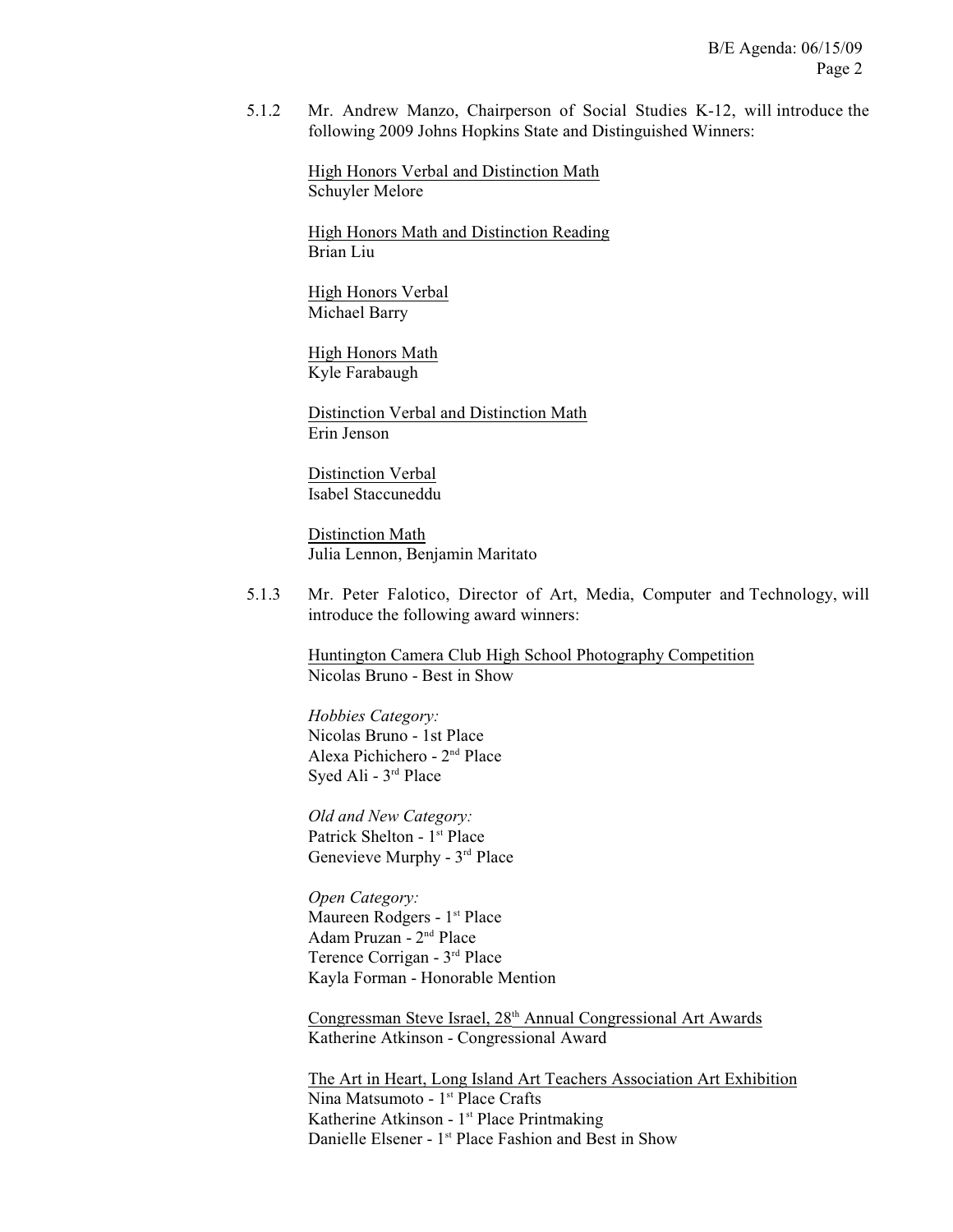Young Artists at the Heckscher Museum, Long Island's Best, 2009 Alexandra Thake - Honorable Mention Paulina Stewart- Renzo Bianchi Scholarship

The Terian Foundation Scholarships Danielle Elsener -\$1,000 Fashion Design Colby Grace - \$5,000 Sculpture

\*5.2 Recommendation to authorize payment of five \$500 awards in accord with Board-UTN Collective Bargaining Agreement to the following teachers as a Professional Achievement Award for 2008-2009:

| $*5.2.1$ | Dewan Bajaj            | Special Education Teacher, Northport High School       |
|----------|------------------------|--------------------------------------------------------|
| $*5.2.2$ | Frank Doyle            | - Music Teacher, Northport High School                 |
| $*5.2.3$ | Victoria Kramer        | - Science Teacher, East Northport Middle School        |
| $*5.2.4$ | Anahi Walton-Schafer - | World Language Teacher, Northport High School          |
| $*5.2.5$ | Andrew Luberto         | - Social Studies Teacher, East Northport Middle School |
|          | Karen Polk             | - Reading Teacher, East Northport Middle School        |
|          |                        |                                                        |

- \*5.3 Mr. John Lynch, Assistant Superintendent for Pupil Services, will present an interim report on the Drug and Alcohol Task Force.
- \*5.4 Recommendation to adopt the District's school hours for 2009-2010.
- \*5.5 For Information: Upcoming Meetings

## 6. COMMUNICATIONS

*Please Note: This is the opportunity for persons who had written letters to the Board to speak to the Board regarding the issues raised in their communications. Speakers are asked to keep their comments brief, and to speak for no longer than 5 minutes.*

\*6.1 Email from Ms. Cathie Josephson, received May 26, 2009, re: Administrative Regulation #1250

# 7. PUBLIC PARTICIPATION

*Please Note: Community members are invited to share their questions, comments, or concerns with the school board. When speaking, citizens should state their name and address for the record and limit their presentation to 5 minutes. Where possible, the board will answer factual questions immediately. A written response may be provided when information is not available. If a response would involve discussion of board policy or decisions which might be of interest to citizens not present at the meeting, the board may place the item on a future meeting agenda*.

## 8. SUPERINTENDENT'S REPORT, GENERAL - FOR BOARD ACTION

8.1 Recommendation to approve the following Personnel Schedules:

| $*8.1.1$ | Schedule A | <b>Contract Contract</b> | Certified Staff                |
|----------|------------|--------------------------|--------------------------------|
| $*8.1.2$ | Schedule B | $\sim 100$               | Non-Instructional Staff        |
| $*8.1.3$ | Schedule C | $\sim$                   | <b>Salary Transfers</b>        |
| $*8.1.4$ | Schedule D | $\sim$ 10 $\pm$          | Extra Pay                      |
| $*8.1.5$ | Schedule J | $\sim$                   | Committee on Special Education |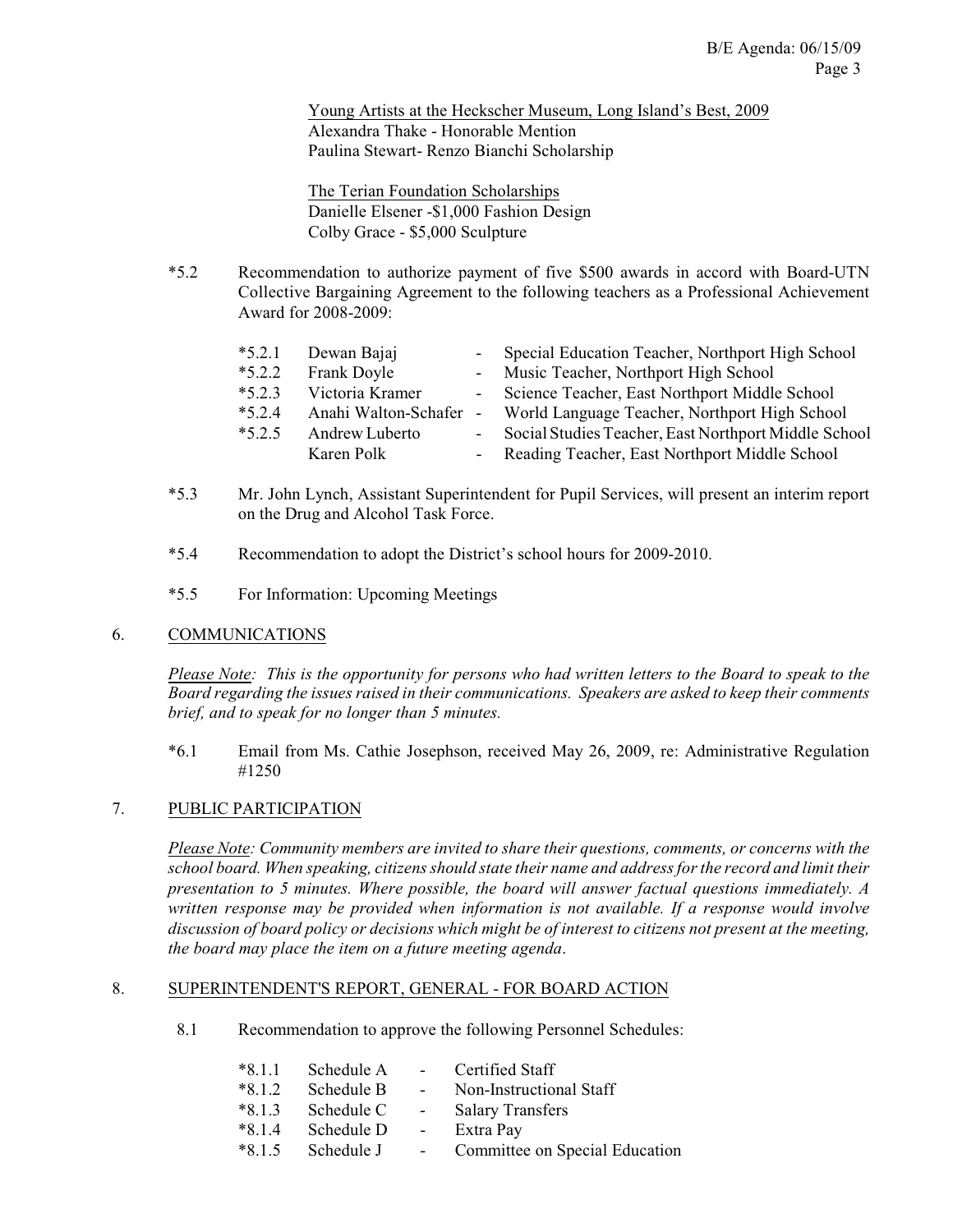\*8.1.6 Schedule L - PDC UTN

#### MOTION REQUIRED

8.2 Recommendation to receive for a second reading and adopting the following policy:

\*8.2.1 Policy #4510 - *"Instructional Services - Instructional Materials"* (new numbering system - old number 6161.3)

#### MOTION REQUIRED

- 8.3 Recommendation to receive for a second reading and adopting the following textbooks:
	- 8.3.1 Introduction to Comparative Politics Kesselman et al. Wadsworth AP Comparative Politics 8.3.2 Cultural Anthropology Gary Ferraro Wadsworth IB Social & Cultural Anthropology

#### MOTION REQUIRED

\*8.4 Recommendation to approve the Professional Development Plan for 2009-2010.

#### MOTION REQUIRED

#### 9. SUPERINTENDENT'S REPORT, FINANCIAL - FOR BOARD ACTION

9.1 Recommendation to take specified action on the following BIDS:

## BUILDINGS & GROUNDS

\*9.1.1 Award - Uniforms

#### EDUCATIONAL

- \*9.1.2 Award Districtwide Printing
- \*9.1.3 Reject Musical Instrument Repair

#### MOTION REQUIRED

\*9.2 Recommendation to approve a general resolution for the purpose of participating in a cooperative bid coordinated by the Board of Cooperative Educational Services (BOCES) of Suffolk County for various commodities and/or services.

## MOTION REQUIRED

\*9.3 Recommendation to approve a general resolution for the purpose of participating in a cooperative bid coordinated by the Board of Cooperative Educational Services (BOCES) of Nassau County for generally needed services and standardized supply and equipment items.

#### MOTION REQUIRED

\*9.4 Recommendation to approve the attached resolution enabling continued participation in the Long Island Food Service Director's Association Cooperative Bid, and authorizing the Board President to sign the resolution.

# MOTION REQUIRED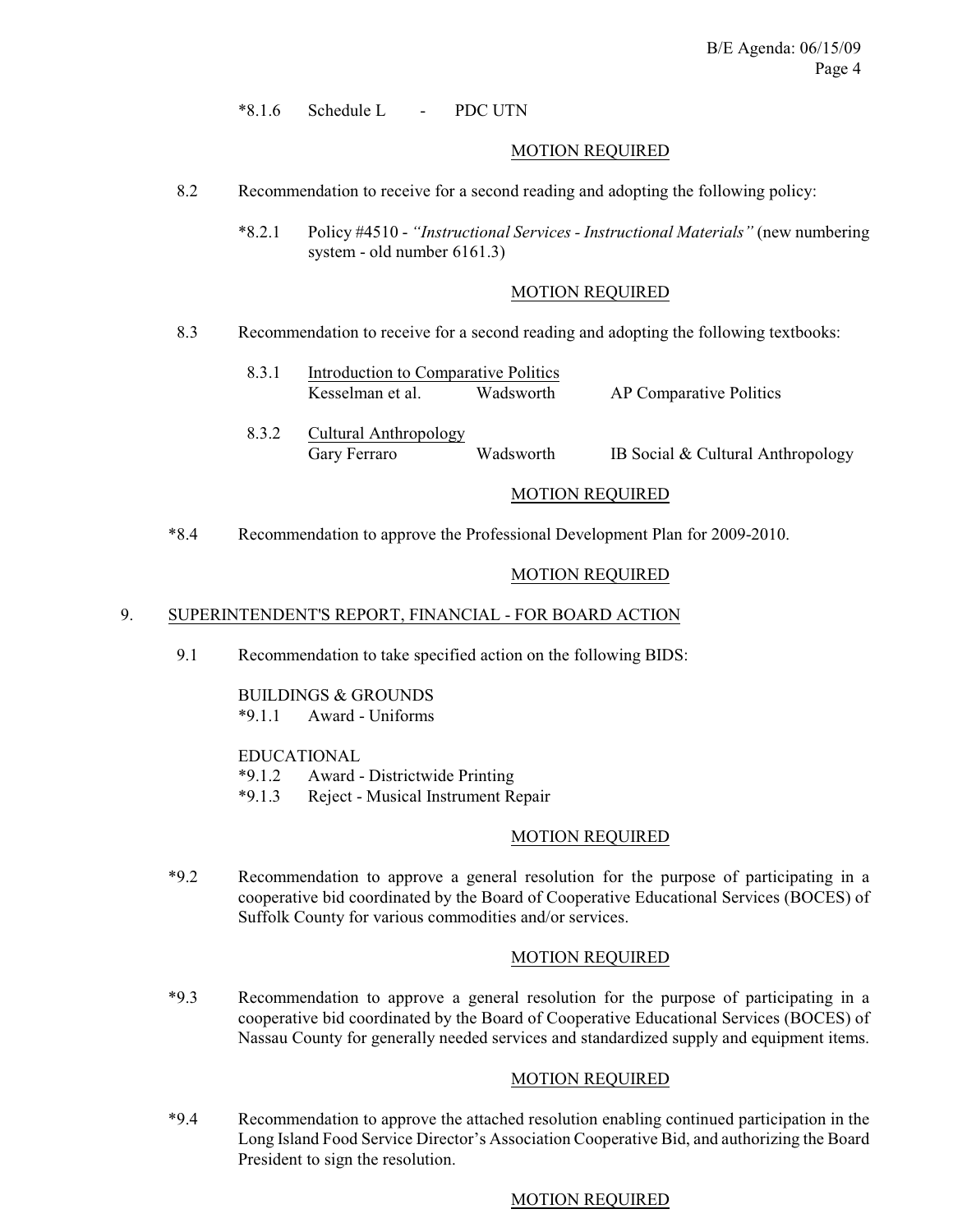\*9.5 Recommendation to approve the attached resolution regarding a plan for a number of Public School Districts, other BOCES organizations, and the Monroe 2-Orleans BOCES to bid jointly for the purchase of various types of computers and technology commodities

# MOTION REQUIRED

- \*9.6 Recommendation to extend transportation contracts for the 2009-2010 school year and bus maintenance contract for the school years 2009-2010, 2010-2011 and 2011-2012 in accord with State Education Law and Commissioner's Regulations with the following contractors as per their proposals in the documents:
	- \*9.6.1 Education Bus Transportation, Inc., (EBT Inc.), 2009-2010 school year
	- \*9.6.2 Huntington Coach Corp., 2009-2010 school year
	- \*9.6.3 Towne Bus Corp., 2009-2010 school year
	- \*9.6.4 Acme Bus Corp., 2009-2010 school year
	- \*9.6.5 Brookset Bus Corp., 2009-2010, 2010-2011, 2011-2012 school years

# MOTION REQUIRED

\*9.7 Recommendation to approve the attached contract to provide educational services between the Northport-East Northport Union Free School District and The Daytop Preparatory School enclosed for Board members.

# MOTION REQUIRED

\*9.8 Recommendation to approve the attached resolution agreement for special education services for an elementary student - enclosed for Board members.

## MOTION REQUIRED

9.9 Recommendation to approve the following resolution:

"RESOLVED, that in accordance with the provisions of Section 6-p of the General Municipal Law, the Board of Education approves funding the Employee Benefits Accrued Liability Reserve Fund by a transfer of undesignated fund balance (and/or budgetary appropriation) from the 2008-2009 fiscal year in an amount not to exceed \$790,000."

# MOTION REQUIRED

\*9.10 Recommendation to approve the enclosed contract for a Five Year Lease Agreement with Xerox Corporation for twenty-one copy machines - enclosed for Board members.

# MOTION REQUIRED

- 9.11 Recommendation to authorize the Board President to sign a contract with the following districts to provide Health Services for Northport-East Northport students attending school in that district during the 2008-2009 school year:
	- 9.11.1 Commack Union Free School District, thirty students attending Holy Family Regional School, three students attending Holy Family Regional School for 7.5 months, and one student attending Jewish Academy of Suffolk County @ \$493.40, totaling \$16,405.55.